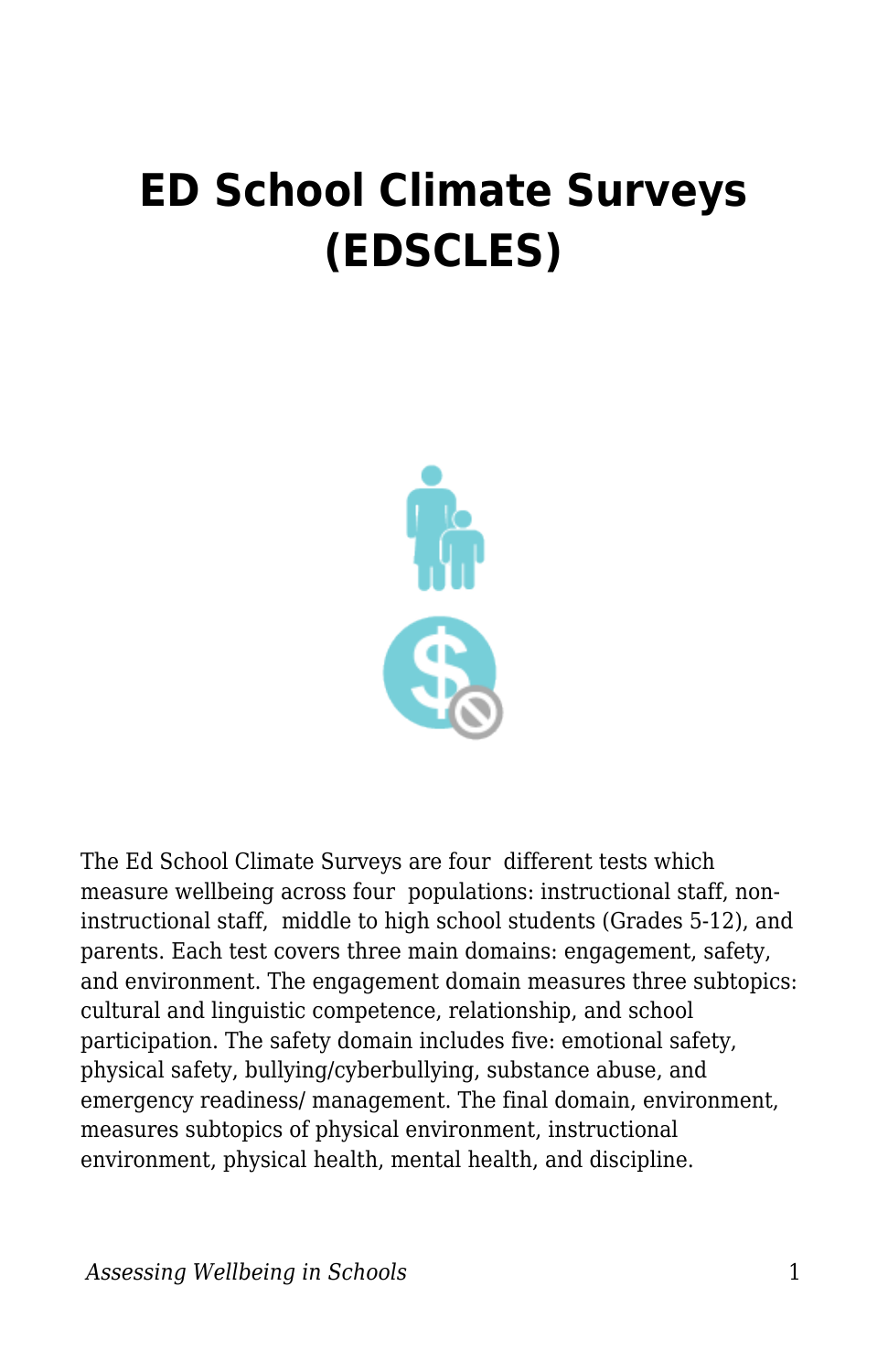There are slight differences among the tests. The tests for students and parents do not measure physical health. The parent/guardian survey and the emergency management and readiness subtopic in the safety domain are not designed to produce overall scores but can be examined at the individual item level. The student survey has 73 items in an English and a Spanish version. The instructional staff survey has 83 items, the non-instructional staff survey has 104 (a few of them exclusively for principals), and the parent survey has 43 items in both Spanish and English versions.

According to the National Center for Education Statistics (2016) Benchmark study, "The survey platform is designed to be downloadable free of charge and provides user-friendly school climate reports" (p.3). No permission is required. The reliability and validity of these surveys were tested throughout "16 sites, containing 50 public schools" (National Center for Education Statistics, 2016, p.3).

| <b>Pros for Schools</b>                                                                                                                       | <b>Cons for Schools</b>                                                                                                                  |
|-----------------------------------------------------------------------------------------------------------------------------------------------|------------------------------------------------------------------------------------------------------------------------------------------|
| Multiple forms for different<br>populations<br>English and Spanish versions<br>Tested with a large sample<br>Comprehensive view of<br>culture | No overall scores for parent survey<br>and emergency management and<br>readiness subtopic<br>Not designed for students below<br>Grade 5. |

## **Suggestions for Further Research**

National Center for Education Statistics. (2016). ED School Climate Surveys (EDSCLS) National Benchmark Study 2016 (EDSCLS Pilot Test 2015 Report, pp. 1-96, Rep.).

National Center on Safe and Supportive Learning Environments. (n.d.). ED School Climate Surveys (EDSCLES). [https://edtechbooks.org/-upyz](https://safesupportivelearning.ed.gov/edscls/measures)